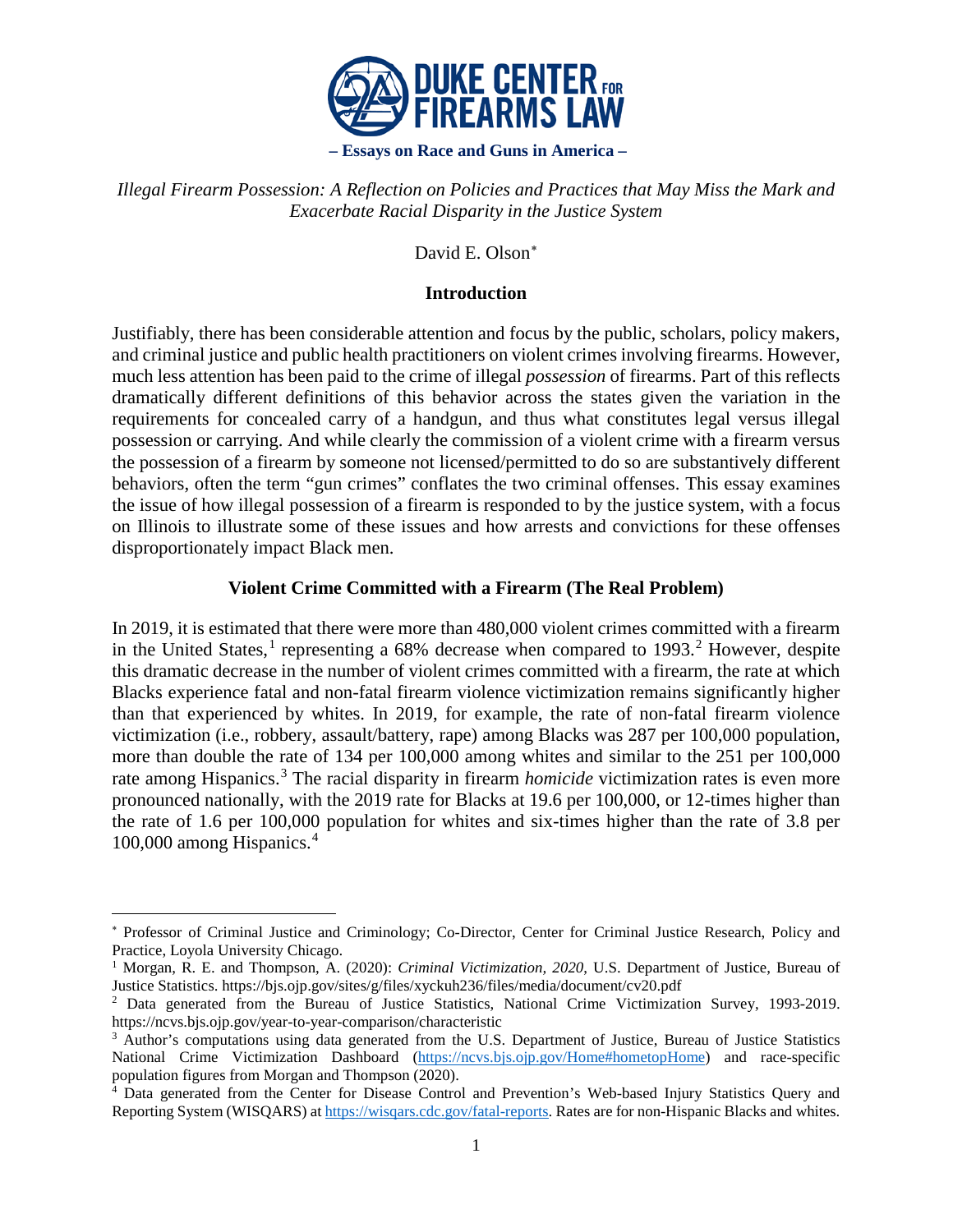

However, we also know that these rates vary considerably across individual states and communities within states. In, Illinois, for example, in 2019 the rate of firearm homicides among Blacks was 32.7 per 100,000, compared to 1.1 per 100,000 for whites and 4.3 per 100,000 among Hispanics.<sup>[5](#page-1-0)</sup> Even more specifically, the rate of firearm homicides among Blacks in Cook County, Illinois (which includes Chicago) was 37.9 per 100,000 in 2019, 1.2 per 100,000 among whites, and 5.9 per 100,000 among Hispanics.<sup>[6](#page-1-1)</sup> However, in 10 of Chicago's [7](#page-1-2)7 "community areas,"<sup>7</sup> the overall homicide rate in 2019 was over 50 per 100,000, and is even higher among Black men.<sup>[8](#page-1-3)</sup> Thus, when it comes to the highly publicized instances of firearm homicides, as well as the less publicized, but much more prevalent, non-fatal firearm victimizations, Blacks, and particularly young Black men, experience the highest rates of firearm violence, particularly in specific communities within large, urban areas.

Despite the seriousness of these violent crimes committed with a firearm, not only are a substantial portion not reported to the police, but of those that are reported to the police, most do not result in an arrest. For example, of the non-fatal violent crimes committed with a firearm in 2019 in the United States, 60% were reported to the police.<sup>[9](#page-1-4)</sup> However, even when these crimes are reported to the police, in most instances they do not result in arrests. The Federal Bureau of Investigation estimated that in 2019 less than one-third of all aggravated assaults and robberies with a firearm in the United States were cleared by an arrest.<sup>[10](#page-1-5)</sup> For the most serious form of gun violence homicide—clearance rates tend to be higher than non-lethal violent firearm offenses, but are still low given the seriousness of the offense and relative to historic levels (i.e., clearance rates in 2020 were 54%, but exceeded 65% prior to 2000).<sup>[11](#page-1-6)</sup>

Further, when it comes to responses by the justice system to gun violence, much of the focus has been on the sanctions that can be imposed on violent crimes committed with firearms. Examples of the more punitive sentences that can be imposed on violent crimes committed with a firearm include mandatory minimum prison sentences, sentencing enhancements when violent crimes are committed with a firearm (e.g., additional years added to a sentence when armed with a firearm or when a firearm is discharged during the commission of a crime), violent crimes committed with a firearm being subject to truth-in-sentencing, or three-strike/habitual offender laws, all of which are

l

<span id="page-1-0"></span><sup>5</sup> Ibid.

<span id="page-1-1"></span><sup>6</sup> Author's analyses of Cook County Medical Examiner's Office data. See https://datacatalog.cookcountyil.gov/d/cjeqbs86/visualization

<span id="page-1-2"></span><sup>7</sup> Community area's in Chicago were "mapped out by two University of Chicago sociologists, Robert E. Park and Ernest Burgess, in the late 1920s, grouping together neighborhood and surrounding areas. Except for the addition of O'Hare in 1965 and Edgewater in 1980, the boundaries of these regions have been kept unchanged." These 77 community areas consist of hundreds of individual neighborhoods. Description from the Chicago Studies College of the University of Chicago, retrieved fro[m https://chicagostudies.uchicago.edu/neighborhoods.](https://chicagostudies.uchicago.edu/neighborhoods) These community areas are still used today as a way of presenting information about the city, including crime rates.

<span id="page-1-3"></span><sup>&</sup>lt;sup>8</sup> Data generated from the City of Chicago Violence Reduction Dashboard. See https://www.chicago.gov/city/en/sites/vrd/home.html

<span id="page-1-4"></span><sup>&</sup>lt;sup>9</sup> Morgan and Thompson (2020).

<span id="page-1-5"></span><sup>10</sup> Federal Bureau of Investigation (2020): *Crime in the United States, 2019*. U.S. Department of Justice retrieved from <https://ucr.fbi.gov/crime-in-the-u.s/2019/crime-in-the-u.s.-2019/topic-pages/tables/table-27>

<span id="page-1-6"></span><sup>&</sup>lt;sup>11</sup> See Murder Accountability Project web-site at https://www.murderdata.org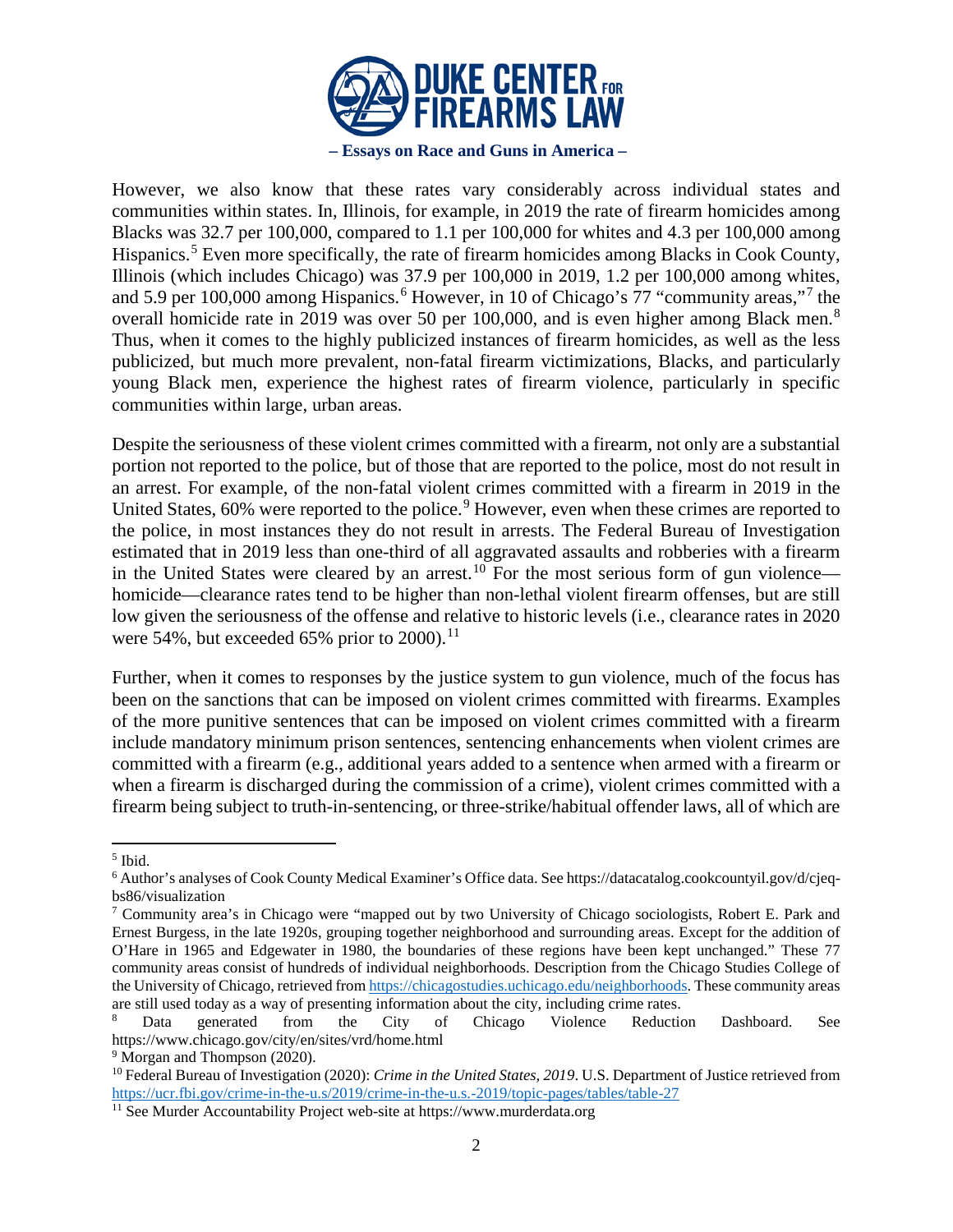

intended to increase the certainty and severity of punishment. Much of the response by legislatures, prosecutors and judges to violent crimes committed with a gun has been based on the understandable recognition that these violent crimes pose a significant danger to the public, and that those individuals who commit these offenses need to be incapacitated, punished, and not released until they no longer pose such a significant risk to public safety.

# **A Focus on Illegally Possessing Firearms**

Given the limited degree to which the criminal justice system is able to apprehend and sanction those who commit violent crimes with a firearm, due to not all crimes being reported to the police and low clearance rates, the logical alternative is to find those who may be illegally possessing firearms under the view that *some* of them may be driving the gun violence problem. We saw similar thinking during the late 1980s and the war on drugs—those possessing drugs illegally *may* be drug dealers or *may* be driving violence, and thus, penalties associated with the illegal possession of drugs like cocaine, heroin and methamphetamine were increased. However, the justice system's response to the illegal possession of a firearm, often lumped into the broad category of "gun crime," is less well understood empirically. Further, while possession of a firearm is necessary to commit a violent crime with a gun, not all of those who possess a gun (either legally or illegally) intend to use it that way. While there has been a lot of research that has used gun confiscations (i.e., arresting people who illegally possess firearms) as an outcome measure in, for example, evaluations of hot-spot policing or assessment of the efficacy of stop-and-frisk practices, there is little research that has examined the characteristics of those arrested for illegal firearm possession, the sentences imposed on those convicted of these offenses, and subsequent recidivism patterns of those convicted.

Frequently these crimes are referred to as "unlawful use of a weapon," or UUW, however, to many (particularly the general public) this terminology conflates possession with actually using a weapon to commit a violent crime. And while it is recognized that not all UUW offenses involve the illegal possession of a firearm, in many jurisdictions most crimes that fall into this category are in fact firearm possession crimes. In 2019, there were more than 153,000 arrests by state and local police departments in the United States for weapon offenses (i.e., UUW), 9% more than in  $2014$ <sup> $12$ </sup> arrests by federal law enforcement agencies for weapon offenses, albeit much fewer, increased 67% between 2014 and 2019, reaching almost  $12,000$ .<sup>[13](#page-2-1)</sup> For context, while arrests by state and local police departments in the United States for UUW *increased* 9% between 2014 and 2019, arrests for all crimes combined *fell* 10% and arrests specifically for violent crimes remained essentially unchanged (falling  $0.5\%$ ).<sup>[14](#page-2-2)</sup> It is important for scholars to determine if this increase in arrests for weapon offenses reflects an increased focus by police on these types of crimes, an

 $\overline{a}$ 

<span id="page-2-0"></span><sup>&</sup>lt;sup>12</sup> Author's analyses of arrest estimates produced annually by the Federal Bureau of Investigation and published in their annual Crime in the United States series.

<span id="page-2-1"></span><sup>&</sup>lt;sup>13</sup> Author's analyses of arrest figures published through the Federal Justice Statistics Program: see  $\frac{https://big.org/101}{https://big.org/101/101}/\frac{6}{101/101}/\frac{6}{101/101}/\frac{6}{101/101}/\frac{6}{101/101}/\frac{6}{101/101}/\frac{6}{101/101}/\frac{6}{101/101}/\$ 

<span id="page-2-2"></span> $14$  Author's analyses of arrest estimates produced annually by the Federal Bureau of Investigation and published in their annual Crime in the United States series.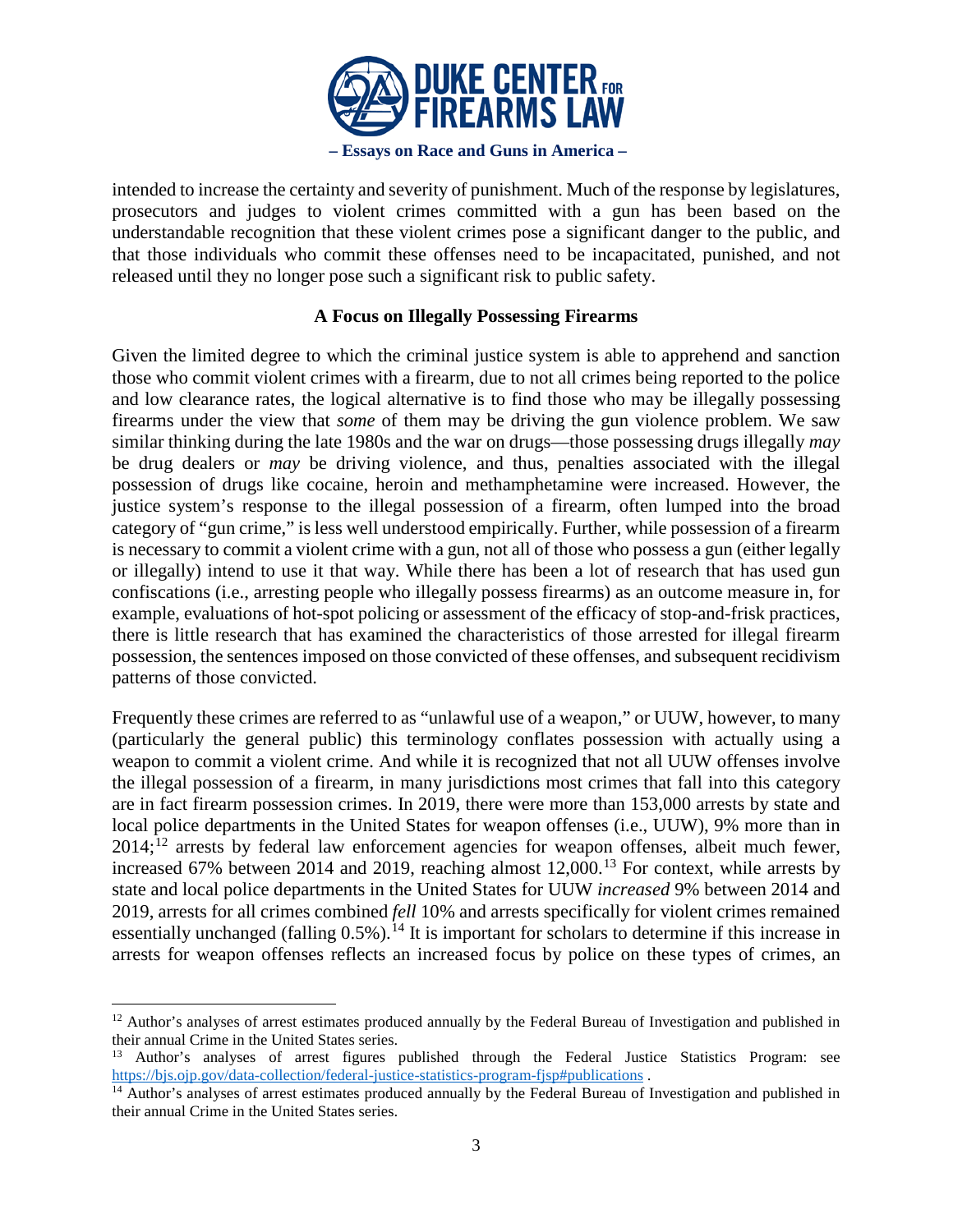

increased prevalence of the behavior (i.e., more illegal carrying of weapons), or a combination of both.

In addition to an increase in arrests, arrests for UUW are also much more likely to involve Black individuals than are arrests for other crimes; in 2019, 42% of all people arrested for weapon offenses in the United States were Black, while Blacks accounted for 37% of all arrests for serious violent crimes and 26% of arrests for all other offenses.<sup>[15](#page-3-0)</sup> Again, trends in arrests for illegal possession of a firearm offenses likely differ from state to state, and community to community, as does the degree to which Blacks are overrepresented among those arrested. Research in Illinois found that while total statewide arrests for illegal firearm possession increased 70% between 2014 and 2019, specifically in Chicago (and Cook County) arrests for these offenses increased 85%, with much larger (and smaller) percent changes seen across other large jurisdictions in the state.<sup>[16](#page-3-1)</sup> Throughout this period of increased arrests for illegal firearm possession were announcements by Chicago's Mayor and Superintendent of Police regarding "crack downs" on illegal gun possession, suggesting the increase in arrests in Chicago were, at least partly, attributed to a greater *focus* by police on proactively looking for these crimes (i.e., through traffic stops and other on-view enforcement activity). In terms of the race of those arrested in Illinois, 79% of those arrested in Chicago (Cook County) were Black, compared to 54% of those arrested in the rest of Illinois for this offense being Black.<sup>[17](#page-3-2)</sup> An even finer point, to illustrate the specific population most impacted by arrests for illegal firearm possession in Chicago (Cook County): 79% were Black, 92% were male, and 52% were between the ages of 18 and 24 (i.e., young, Black men).

Importantly, and as mentioned above, the legal criteria for what constitutes the offense of illegal possession of a firearm varies from state to state, depending on their laws regarding licensing of gun owners or licensing requirements for carrying a concealed handgun. In a state without licensing requirements for concealed carry of a handgun (i.e., permitless carry), what constitutes illegal possession is much narrower and more limited than a state that requires a permit in order to carry a concealed handgun. Thus, in a state like Illinois, where concealed carry requires both a Firearm Owners Identification (FOID) card (permit to purchase/own) *and* a concealed carry license (which requires training classes, registration, and fees) the opportunities to be found illegally possessing a firearm are greater than in states that do not require a permit to carry a

<span id="page-3-0"></span><sup>15</sup> Ibid.

<span id="page-3-1"></span><sup>&</sup>lt;sup>16</sup> Olson, D.E., Stemen, D., Foust, K., Guzman, C., Jacobs, L., Juarez, S., Michalak, H., Pankratz, A., Ward, A. (2021). *Sentences Imposed on Those Convicted of Felony Illegal Possession of a Firearm in Illinois: Examining the Characteristics and Trends in Sentences for Illegal Possession of a Firearm*. Center for Criminal Justice Research, Policy and Practice, Loyola University Chicago. See https://www.luc.edu/media/lucedu/ccj/pdfs/IllinoisGunPosessionArrestBulletinjuly2020[9718].pdf

<span id="page-3-2"></span><sup>17</sup> Olson, D.E., Stemen, D., Michalak, H., Juarez, S., Guzman, C., Ward, A., and Jacobs, L. (2020). *Arrests in Cook County for Illegal Possession of a Firearm: Examining the Characteristics and Trends in Arrests for Illegal Possession of a Firearm within the Context of Crimes Involving Guns*. Center for Criminal Justice Research, Policy and Practice, Loyola University Chicago. See https://www.luc.edu/media/lucedu/ccj/pdfs/CookCountygunpossessionbulletindecember2020.pdf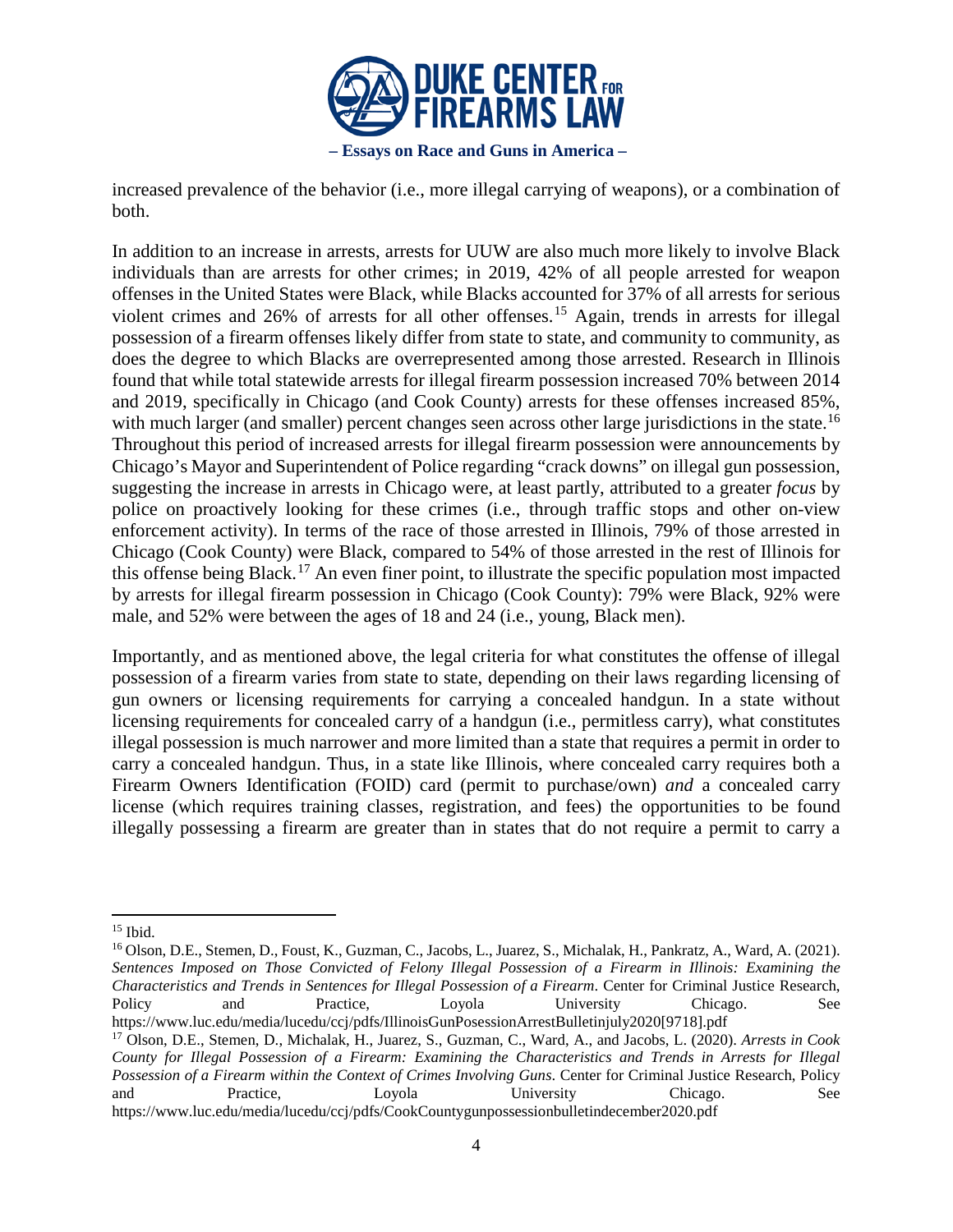

concealed handgun. Currently, 21 states have no permit requirement, <sup>[18](#page-4-0)</sup> and it is likely that, as a result, there is a lower rate of arrests for illegal possession of a firearm in these states. Thus, the degree to which individuals are arrested, convicted and sentenced for the illegal possession of a firearm will vary considerably from state to state given the differences in what is legal versus illegal from state to state.

In addition, the *consequences* of arrests for illegal possession of a firearm depend on state law, and are also influenced by local practices. How this behavior is legally classified in states ranges from misdemeanor-level to non-probationable felony crimes. In states where this crime is a felony, a conviction potentially has life-long consequences given the implications of having a felony conviction, including restrictions or limitations on an individual's employment opportunities, voting rights, access to housing, and firearm ownership. In addition, whether or not a conviction for a felony firearm possession offense results in a sentence to prison will also vary from state to state, and county to county (or prosecutor's office to prosecutor's office). Indeed, even the degree to which the illegal possession of a firearm is viewed as a "crime of violence" varies from jurisdiction to jurisdiction, and practitioner to practitioner, but has obvious implications for how these offenses are viewed by practitioners as they make decisions regarding pre-trial release, charging, plea-bargaining and sentencing.

# **Illegal Firearm Possession as a(n imprecise) Proxy for Firearm Violence**

Given the pressure for police to address gun violence in the communities most impacted, it is understandable that if police are unable to identify those committing fatal and non-fatal shootings, they would seek at least identify *potential* shooters by arresting those illegally possessing firearms. And if the police are going to focus on illegal firearm possession to address firearm violence, they will likely concentrate their efforts in the specific communities with the highest rates of gun violence. Illustrative of the impact of this pattern and approach, in Chicago there is a near perfect correlation between arrest rates for illegal firearm possession and rates of non-fatal violent crimes committed with a firearm across the 77 community areas in the city (Figure 1).<sup>[19](#page-4-1)</sup> In other words, the communities with the highest rates of gun violence, which are also the communities where police and Black residents are most highly concentrated, experience the highest rates of arrests for illegal firearm possession. However, the analyses presented in Figure 1 also illustrates how in some communities the rate of arrests for illegal firearm possession actually *exceeds* the rate of fatal and non-fatal firearm shootings (i.e., the data points, which represent each of the 77 Chicago community areas, below the line are communities that had firearm possession arrest rates that were higher than the rate of fatal and non-fatal firearm shootings).

<span id="page-4-0"></span><sup>18</sup> Vasilogambros, M. (2021): *No Permit, No Problem: More States Allow Residents to Carry a Hidden Gun*. December 6, 2021. Pew Stateline. https://www.pewtrusts.org/en/research-and-analysis/blogs/stateline/2021/12/06/no-permit-noproblem-more-states-allow-residents-to-carry-a-hidden-gun

<span id="page-4-1"></span><sup>&</sup>lt;sup>19</sup> Illustrative of the near perfect correlation is a Pearson's r statistic of .94 based on the author's analyses of these data.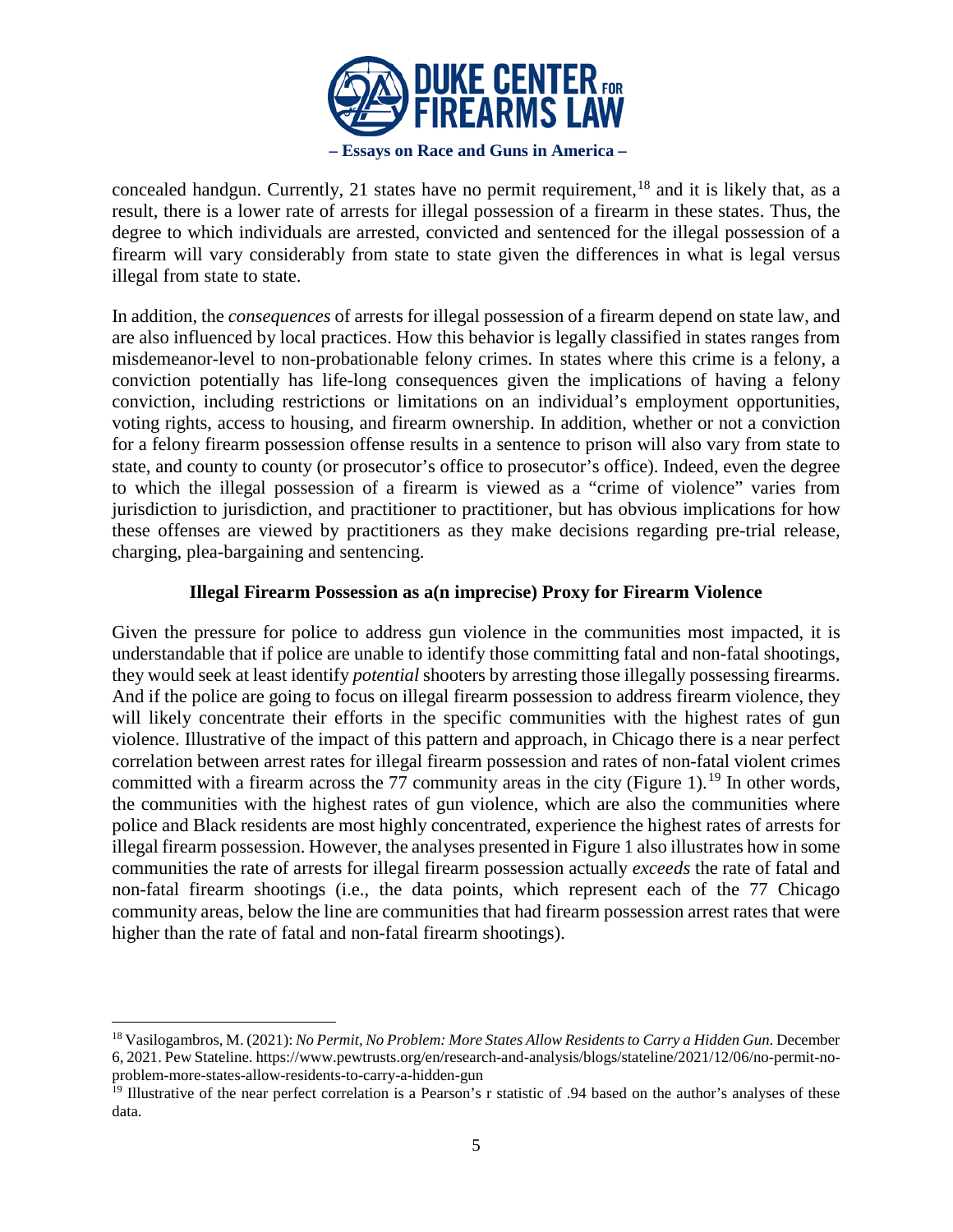





Still, clearance rates for the actual violent crimes committed with a firearm remain low: in 2019, less than 10% of aggravated batteries and robberies with a firearm resulted in an arrest.<sup>[20](#page-5-0)</sup> In addition, the means by which the police identify people illegally possessing firearms often rely on approaches—hot-spot policing, aggressive enforcement of traffic laws, and stop-and-frisk practices in communities with high rates of gun violence and large concentrations of Black residents—that have the potential of exacerbating distrust between police and minority communities. Further, in carrying out operations to increase arrests for illegal firearm possession, it is likely that police are casting a wide net—not all of those in a community who illegally possess firearms are doing so with the intent of committing violent crimes with a firearm. Indeed, given the high rates of violence, particularly gun violence, in these communities, it is understandable why those with the highest risk of *victimization* (young Black men) would *perceive* a benefit to carrying a firearm for self-protection. Research has consistently found that most people who own, and carry, firearms do so for personal protection, including those that have concealed carry licenses as well as those who may be prohibited from/not licensed to legally carry a concealed handgun. In

<span id="page-5-0"></span>l <sup>20</sup> Author's analysis of Chicago Police Department data available through Chicago's on-line data portal at https://data.cityofchicago.org/Public-Safety/Crimes-2021/dwme-t96c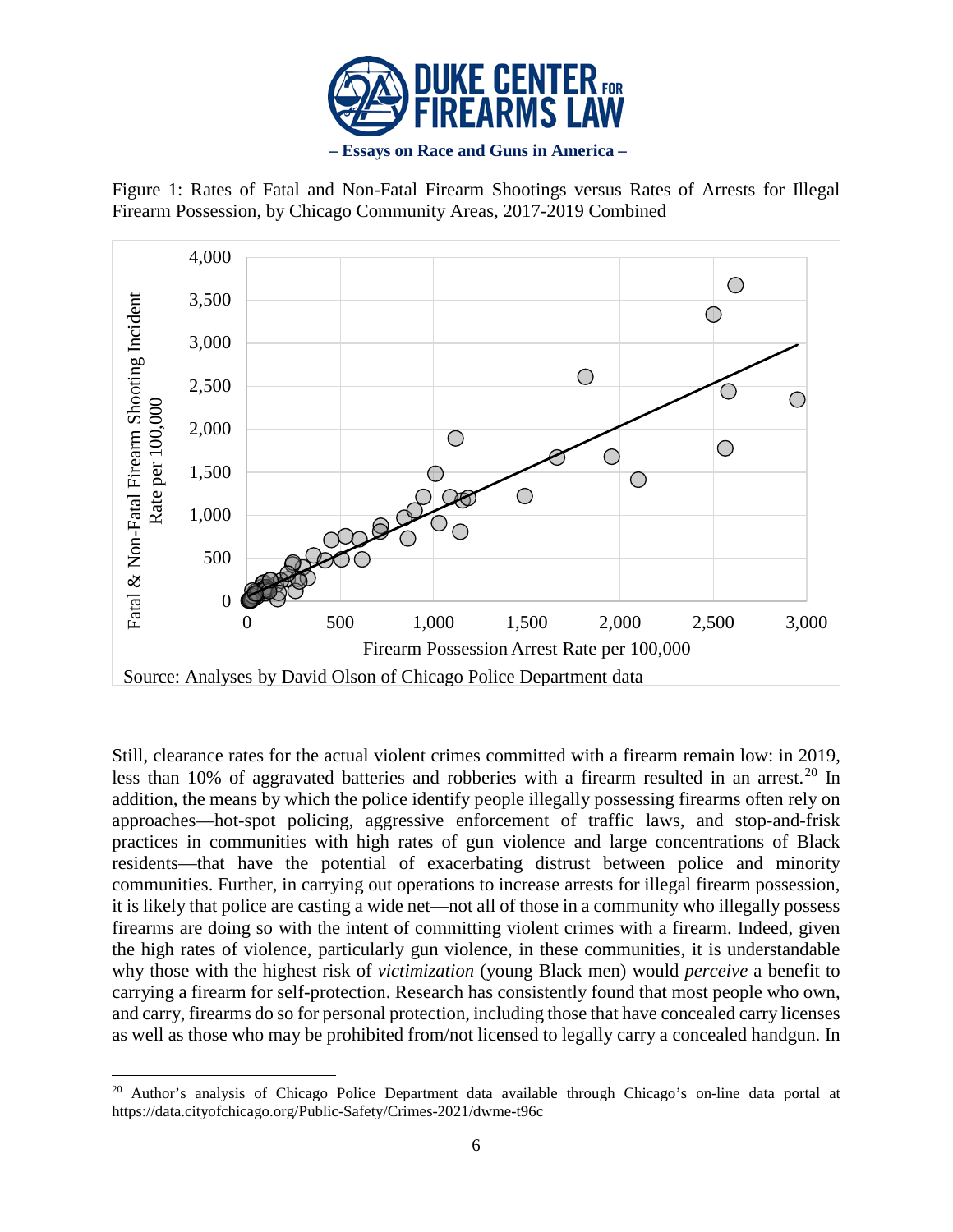

many states, to obtain a concealed carry permit, and to therefore be legally compliant, involves a process (costs and submission of information to law enforcement) that many may not be an able to afford, or, more importantly, may not trust. For example, a survey by the Urban Institute of young people (aged 18 to 26) living in Chicago neighborhoods most impacted by violence, and almost all of whom were Black, found that while one‐third (32%) of the entire sample had carried a firearm illegally at some point in their lives, the prevalence was higher (50%) among males, and even higher among those who had been previously victimized. Almost all of those who reported having carried a firearm reported that self-protection or to protect friends/family members was the reason for gun carrying. Among those respondents who reported carrying a firearm, the vast majority did not have strong perceptions of police legitimacy and did not perceive the police as effective at reducing crime.<sup>[21](#page-6-0)</sup> Of all those arrested in Illinois for illegal possession of a firearm offenses between 2008 and 2019, it is estimated that just over one-third (35%) were older than 20 and had no prior conviction for a felony or a domestic violence offense (i.e., they did not have a disqualifier to applying for and obtain a concealed carry license in Illinois) and most were Black.<sup>[22](#page-6-1)</sup>

# **Sentencing Those Convicted of Illegal Firearm Possession**

Thus, we see nationally, and specifically in Illinois and Chicago, an increase in arrests for the illegal possession of firearm (i.e., UUW) in recent years that disproportionately impact individuals that are Black, and, as illustrated in Chicago, young Black men from specific neighborhoods with high rates of gun violence. How these arrests are responded to by prosecutors and the courts, however, is less well known. Nationally, the availability of data on sentencing those convicted of illegal possession of a firearm offenses is limited, and quite dated. The most recent nationally representative sample of sentencing outcomes for those convicted of a felony-level weapon offense (i.e., UUW) is 2006, and found that 45% of those convicted of a felony weapon offense were sentenced to prison.<sup>[23](#page-6-2)</sup> A slightly more recent assessment of felony sentences imposed in large, urban counties in the United States found that in 2009, 53% of those convicted of a felony weapon offense were sentenced to prison.<sup>[24](#page-6-3)</sup> However, as noted above, given the wide variation across states in what constitutes illegal firearm possession (i.e., differences in concealed carry requirements), and the degree to which those offenses are felony or misdemeanor crimes, understanding sentencing outcomes of these arrests requires a state by state examination to fully determine the

l

<span id="page-6-0"></span><sup>21</sup> Fontaine, J., La Vigne, N., Leitson, D., Erondu, N., Okeke, C., and Dwivedi, A. (2018): *We Carry Guns to Stay Safe: Perspectives on Guns and Gun Violence from Young Adults Living in Chicago's West and South Sides*. Washington, DC: Urban Institute. Retrieved from: https://www.urban.org/sites/default/files/publication/99091/we\_carry\_guns\_to\_stay\_safe\_1.pdf

<span id="page-6-1"></span><sup>&</sup>lt;sup>22</sup> Author's analyses of data obtained for Loyola's study of those arrested for gun crimes in Illinois; Olson, D.E., Stemen, D., Michalak, H., Juarez, S., Ward, A., and Jacobs, L. (2020). *Arrests in Illinois for Illegal Possession of a Firearm: Examining the Characteristics and Trends in Arrests for Illegal Possession of a Firearm within the Context of Crimes Involving Guns. Center for Criminal Justice Research, Policy and Practice*. Center for Criminal Justice Research, Policy and Practice, Loyola University Chicago. See

<span id="page-6-2"></span>https://www.luc.edu/media/lucedu/ccj/pdfs/IllinoisGunPosessionArrestBulletinjuly2020[9718].pdf 23 Rosenmerkel, Sean, Durose, Matthew, and Farole, Donald (2009): *Felony Sentences in State Courts,2006-Statistical Tables*. U.S. Department of Justice, Bureau of Justice Statistics. https://bjs.ojp.gov/content/pub/pdf/fssc06st.pdf

<span id="page-6-3"></span><sup>24</sup> Reaves, B. A. (2013): *Felony Defendants in Large Urban Counties, 2009-Statistical Tables*. U.S. Department of Justice, Bureau of Justice Statistics. https://bjs.ojp.gov/content/pub/pdf/fdluc09.pdf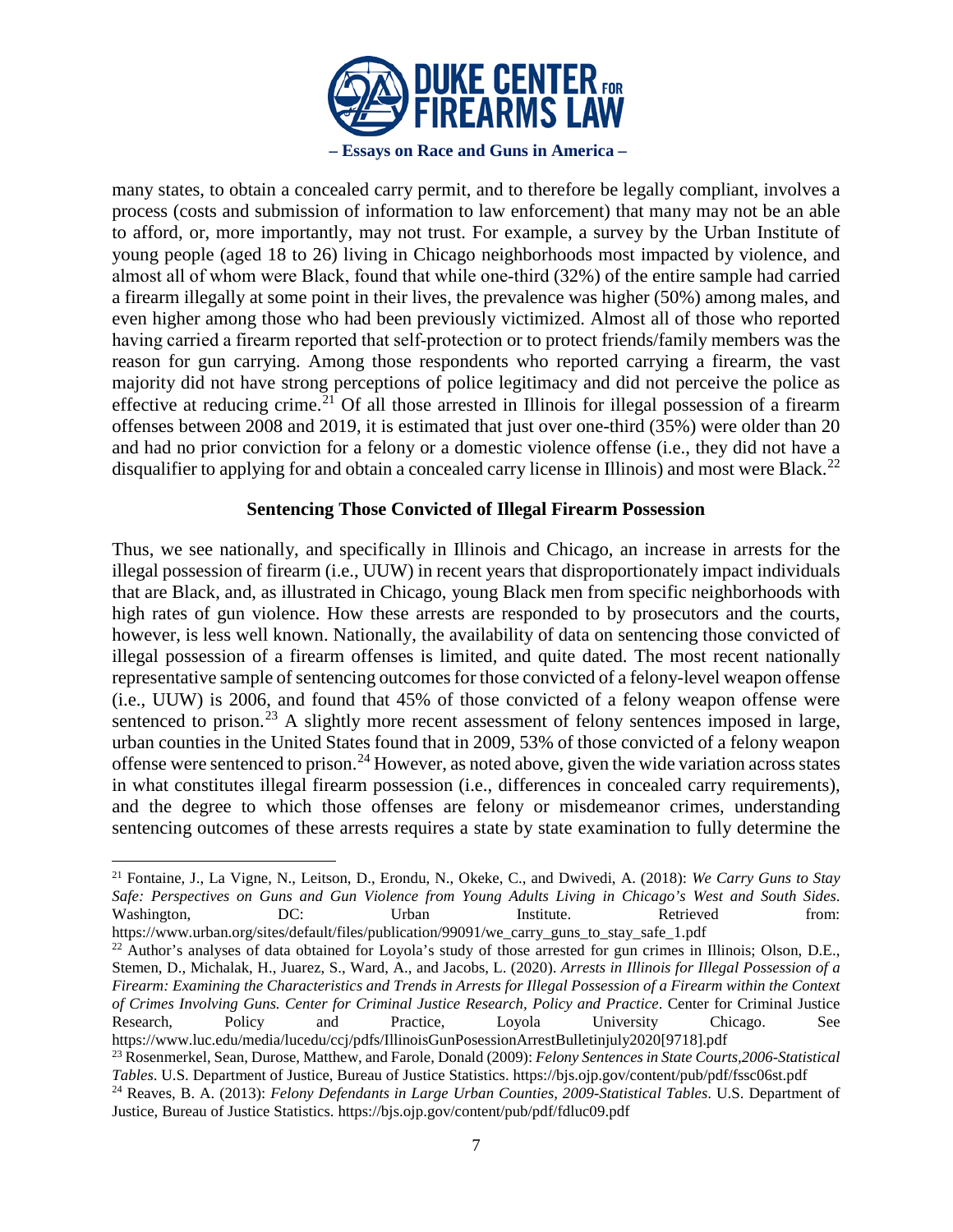

influence of defendant, case, offense, and jurisdictional characteristics influence sentencing decisions.

Research performed in Illinois, and separately for Cook County (Chicago), found that changes to how the offense of illegal possession of a firearm is classified in state statute over time resulted in a dramatic increase in the likelihood of a prison sentence. Importantly, since 2011, almost all instances where a loaded handgun is carried, or accessible in a vehicle, without a concealed carry permit by someone without any prior convictions is a non-probationable felony (with a sentence of 1 to 3 years). When this law was signed into effect, Richard M. Daley, the Mayor of Chicago at the time and an advocate for the new legislation said "This legislation will reduce the threat of gun violence by sending a clear message that *serious offenders* will be held accountable and will not be let off scot-free as many of them have been in the past" (emphasis added).<sup>[25](#page-7-0)</sup> Even more to the point, and illustrating the conflating of illegal firearm possession with the commission of violent crimes with a firearm, Ronald Holt, from the Chicago Police Department but also the parent of a son killed by gunfire stated "(This bill) sends a clear message to *violent offenders* that they will be dealt with to the fullest letter of this law, as punishment will be swift, severe and fair" (emphasis added).<sup>[26](#page-7-1)</sup> Again, the law required a prison sentence for illegal gun possession by people without any prior convictions, and had nothing to do with violent crimes committed with a firearm, which already require prison sentences with potentially long sentences given the firearm sentencing enhancements in place.

However, despite these *state* laws, the application of the law appears to have primarily occurred in Chicago (Cook County). When the law requiring a prison sentence for those without a felony conviction, but illegally carrying a handgun, went into effect in 2011, sentencing patterns changed dramatically in Cook County (Chicago), but *did not* change at all outside of Cook County. In Cook County, the proportion of those convicted of this offense being sentenced to prison went from 30% in 2010 to 80% by 2013; outside of Cook County, the proportion of those convicted of this offense sentenced to prison remained at 30%. And although race did not influence whether or not those convicted of these offenses went to prison after controlling for other characteristics, such as age, gender, and prior arrests, the vast majority of those arrested, convicted and sentenced to prison were Black men.

In addition to mandatory prison sentences for those illegally possessing a handgun among those without prior felony convictions, over the past two decades in Illinois the sentencing for those with prior felony convictions that illegally possess firearms has also shifted to mandatory prison sentences (with longer maximums than other crimes in the same felony class). Since 2006, someone with a prior felony conviction for specific violent offenses, firearm possession offenses or specific drug-law violations who are subsequently in possession of a firearm are guilty of a nonprobationable felony (with a sentence of 3 to 14 years), and since 2012 someone possessing a firearm with *any* prior felony conviction is also guilty of a non-probationable felony (with a

<span id="page-7-1"></span><span id="page-7-0"></span>l <sup>25</sup> *Governor Quinn Signs Legislation to Reduce Gun Violence*, Press Release, July 19, 2010. Retrieved from https://www.illinois.gov/news/press-release.8651.html  $26$  Ibid.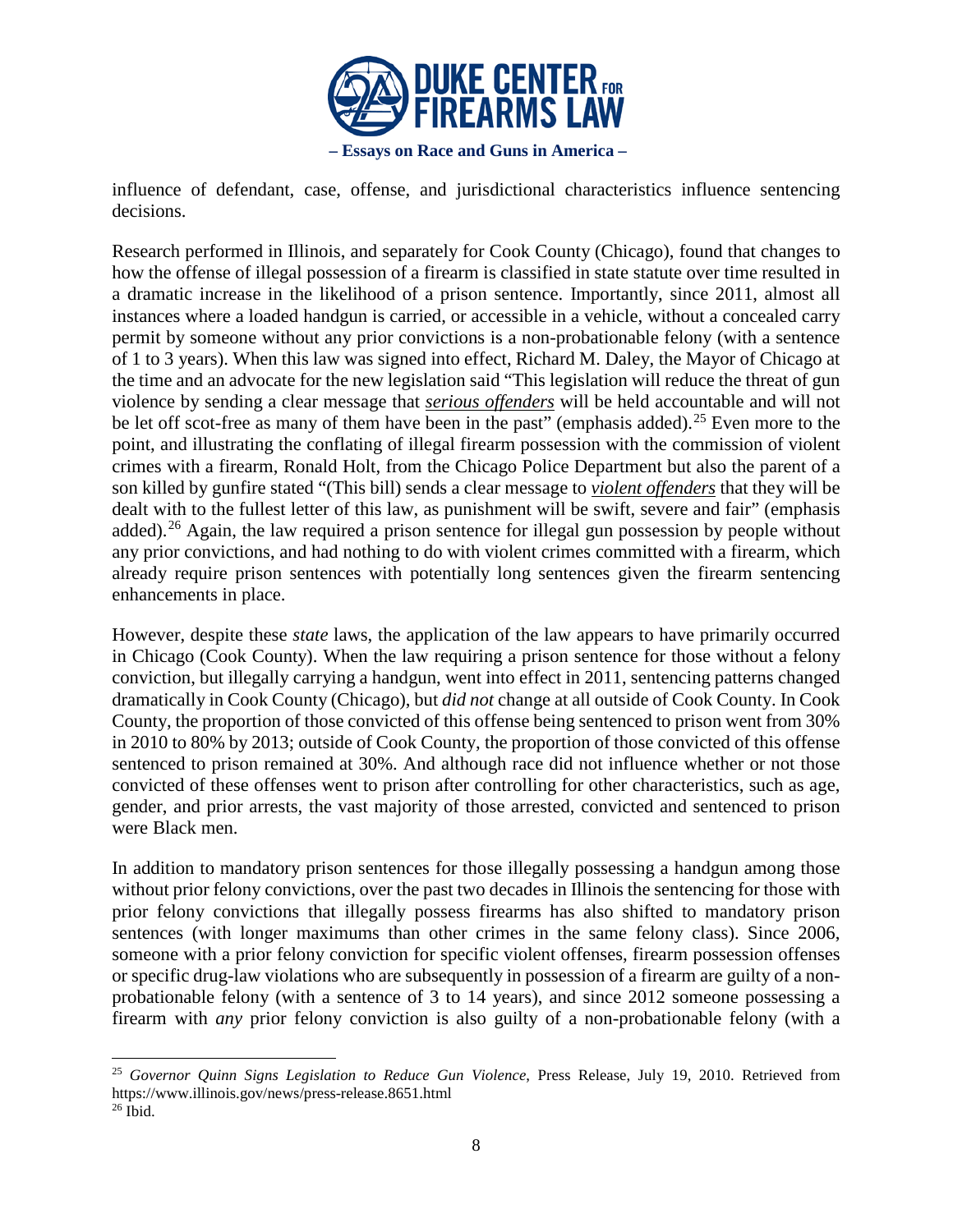

sentence of 2 to 10 years). This change in 2012 was made despite the fact that most of those convicted of this offense were already being sentenced to prison, but this change resulted in all being sentenced to prison. Again, the vast majority of those convicted of the offense of a felon in possession of a firearm in Illinois were Black men in Chicago, and disproportionately from 11 specific neighborhood in the city.

In other words, as a result of these legislative changes, *everyone* who is arrested and convicted of illegally *carrying* a handgun in Illinois—primarily young, Black men in Chicago—is viewed as so dangerous that prison is seen as the *only* appropriate sentencing response. For those with felony convictions, it does not matter what the prior felony was for, how long ago the felony conviction occurred, or if the prior felony conviction indicated any propensity for violence. Among those convicted as a felon in possession of a firearm, the majority—74%—did not have any prior conviction for a violent felony offense. Rather, most were "felons" as a result of a prior conviction for drug-law violations, property crimes, or a prior illegal firearm possession offense.

Although there is limited, current national data on the sentencing of those convicted of illegal firearm possession offenses in the United States, it is possible to examine the number, trends and characteristics of those *admitted to prison* for these offenses (i.e., the illegal possession of, primarily, firearms, not the use of firearms in the commission of violent crimes). When looking at national trends, admissions to prison for these weapon offenses *increased* 9% between 2014 and 2019, while admissions for all non-weapon offenses *fell* 21% during that same time period.<sup>[27](#page-8-0)</sup> These differential trends, for the most part, reflect trends seen in arrests, and are also consistent with the pattern in Illinois: more prison admissions for firearm possession offenses, but decreased admissions for all other crimes. Further, nationally, prison admissions for weapon offenses reflect an even higher degree of racial disparity than seen among arrests: Black individuals accounted for the *majority* (55%) of those admitted to prison for weapon offenses in 2019, but Blacks accounted for only 32% of prison admissions for all other offenses.<sup>[28](#page-8-1)</sup>

Again, as a result of differences in state laws, policies and practices, the degree to which prison admissions are accounted for by weapon offenses varies. Illustrative of this variation, in 2019, weapon offenses (primarily illegal firearm possession) accounted for 5% of all prison admissions in the United States, however in states like California, New York and Illinois, 10% or more of the prison admissions were for these offenses. Even more specifically, a much larger share of prison admissions from large, urban counties are for weapon offenses. For example, in the 2018-2019 period, 21% of all prison admissions from Cook County (Chicago) were for weapon offenses, 17% of all prison admissions from Wayne County (Detroit) were for weapon offenses, and 13% of all prison admissions from Los Angeles County were for these crimes.<sup>[29](#page-8-2)</sup> In fact, one out of every 10 (11%) prison admissions in the *entire United States* for weapon offenses in 2018-2019 were from just two counties, Cook and Los Angeles County, combined. Overall, the three states of California,

<span id="page-8-0"></span><sup>&</sup>lt;sup>27</sup> Author's analyses of data obtained through the National Corrections Reporting Program (NCRP): United States. Bureau of Justice Statistics. *National Corrections Reporting Program, 2000-2019*. Inter-university Consortium for Political and Social Research, 2021-07-15. https://doi.org/10.3886/ICPSR38047.v1

<span id="page-8-1"></span> $28$  Ibid.

<span id="page-8-2"></span> $29$  Ibid.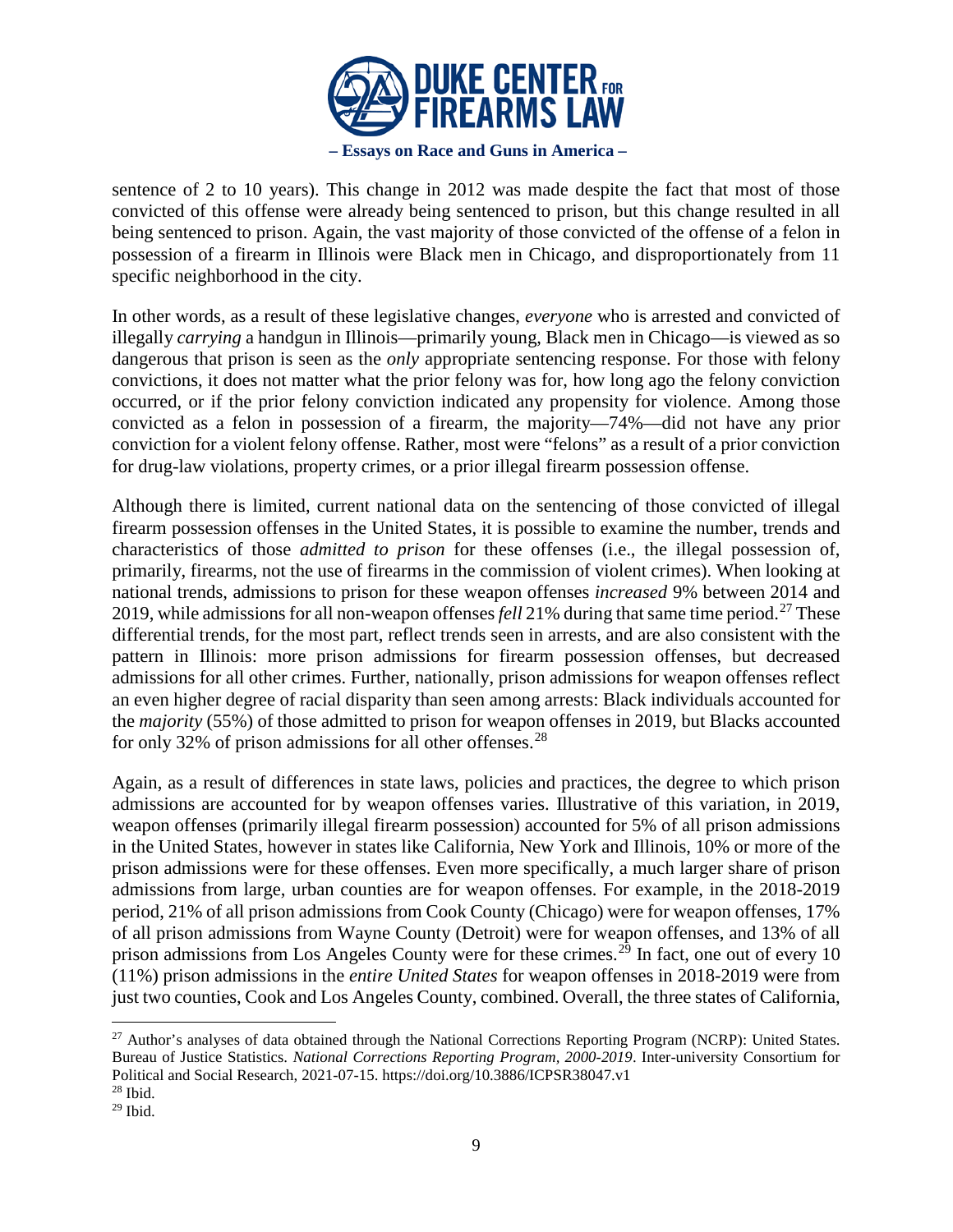

Illinois and New York accounted for almost one-third (32%) of all prison admissions for weapon offenses in the United States in 2018-2019, but only 22% of the total U.S. population.<sup>[30](#page-9-0)</sup>

# **Conclusions**

There are a number of implications from the patterns and issues raised in this essay. First, there is little empirical research that has examined the extent and nature of arrests, convictions and the sentences imposed on individuals who illegally possess firearms. Determining the degree to which states with more restrictive policies regarding firearm ownership and possession/carrying are potentially exacerbating racial disparity among those on probation, parole or in prison, as well as the disparity with respect to felony records, is critical research needed to expand our understanding. Although Illinois, and Cook County (Chicago) is discussed in detail, the implications of the research findings from Illinois apply to any state where a first-time conviction for the crime of illegal possession of a firearm can result in a felony conviction, or requires the imposition of a mandatory prison sentence. Allowing for discretion, and basing this sentencing decision on more objective risk factors, would ensure that unnecessary incarceration of young Black men is avoided. Not classifying this behavior as a felony, which carries significant, long-term consequences would not only limit the use of incarceration (i.e., a jail sentence could still be imposed), but would also prevent a life-long felony record for behavior that may be motivated by fear of victimization and also disproportionately impacts Black men.

Indeed, even when mandatory prison sentences are in place for someone who possesses a firearm and has a prior felony conviction, it must be recognized that the offenses that constitute a felony vary from state to state, have changed significantly over time, and, as a result of the war on drugs and other factors, disproportionately impacts Black men. For example, during the 1960s when the federal Gun Control Act of 1968 was passed, it was estimated that roughly 10% of Blacks had a felony record, compared to roughly 2% of non-Blacks; by 2010, 23% of Blacks, 33% of Black men versus 6% of non-Blacks had a felony record.<sup>[31](#page-9-1)</sup> Again, allowing discretion to determine who poses a risk to public safety, rather than solely being determined by a prior conviction that may have nothing to do with a propensity to commit violence, would avoid unnecessary incarceration that primarily impacts Black men. Ideally, any alternative to incarceration would involve services and programming that addresses risk of victimization, trauma resulting from experiencing or witnessing violent crime victimization, to reduce the need to illegally possess a firearm for selfprotection.

Finally, it is important to use language and terminology that more accurately reflects the behavior of illegally *possessing* a firearm (i.e., unlawful *use* of a weapon), when the firearm is not actually *used* in the commission of a crime of violence. In Illinois, for example, the crime of carrying a concealed handgun without a license is referred to as "Aggravated Unlawful Use of Weapon," and as described earlier, is a felony that carries a mandatory 1-3 year prison sentence. Rhetoric used

l

<span id="page-9-0"></span> $30$  Ibid.

<span id="page-9-1"></span><sup>31</sup> Shannon, S.K.S., Uggen, C., Schnittker, J., Thompson, M., Wakefield, S., and Massoglia, M. (2017): *The Growth, Scope, and Spatial Distribution of People with Felony Records in the United States, 1948-2010*. Demography, 54: 1795-1818.